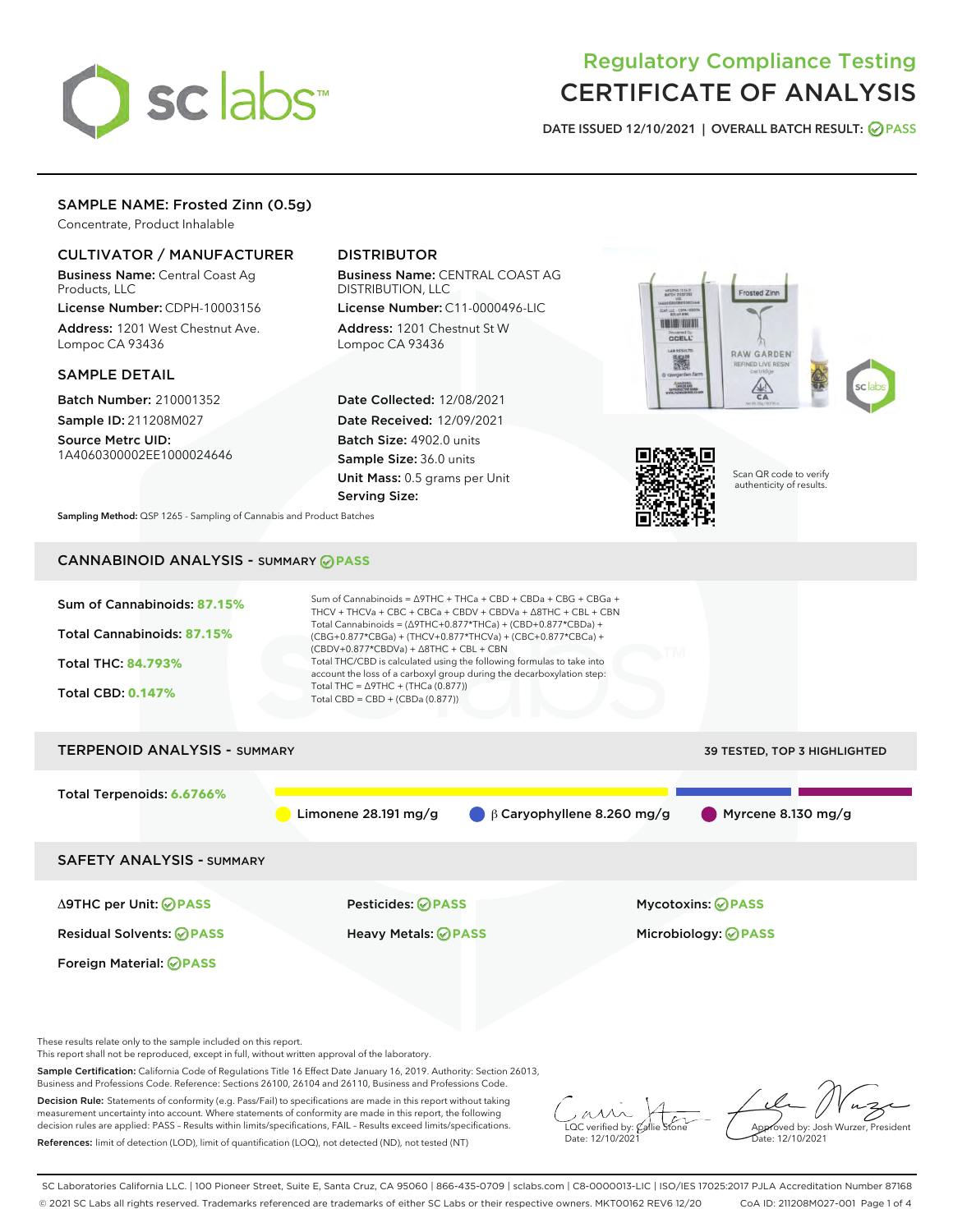



FROSTED ZINN (0.5G) | DATE ISSUED 12/10/2021 | OVERALL BATCH RESULT: @ PASS

### CANNABINOID TEST RESULTS - 12/10/2021 2 PASS

Tested by high-performance liquid chromatography with diode-array detection (HPLC-DAD). **Method:** QSP 1157 - Analysis of Cannabinoids by HPLC-DAD

#### TOTAL CANNABINOIDS: **87.15%**

Total Cannabinoids (Total THC) + (Total CBD) + (Total CBG) + (Total THCV) + (Total CBC) + (Total CBDV) + ∆8THC + CBL + CBN

TOTAL THC: **84.793%** Total THC (∆9THC+0.877\*THCa)

TOTAL CBD: **0.147%**

Total CBD (CBD+0.877\*CBDa)

TOTAL CBG: 1.272% Total CBG (CBG+0.877\*CBGa)

TOTAL THCV: 0.41% Total THCV (THCV+0.877\*THCVa)

TOTAL CBC: ND Total CBC (CBC+0.877\*CBCa)

TOTAL CBDV: ND Total CBDV (CBDV+0.877\*CBDVa)

| <b>COMPOUND</b>            | LOD/LOQ<br>(mg/g) | <b>MEASUREMENT</b><br><b>UNCERTAINTY</b><br>(mg/g) | <b>RESULT</b><br>(mg/g) | <b>RESULT</b><br>(%) |
|----------------------------|-------------------|----------------------------------------------------|-------------------------|----------------------|
| <b>A9THC</b>               | 0.06/0.26         | ±29.169                                            | 847.93                  | 84.793               |
| <b>CBG</b>                 | 0.06/0.19         | ±0.501                                             | 12.72                   | 1.272                |
| <b>THCV</b>                | 0.1/0.2           | ±0.20                                              | 4.1                     | 0.41                 |
| <b>CBN</b>                 | 0.1/0.3           | ±0.25                                              | 3.9                     | 0.39                 |
| <b>CBD</b>                 | 0.07/0.29         | ±0.068                                             | 1.47                    | 0.147                |
| $\triangle$ 8THC           | 0.1 / 0.4         | ±0.11                                              | 1.4                     | 0.14                 |
| <b>THCa</b>                | 0.05/0.14         | N/A                                                | <b>ND</b>               | <b>ND</b>            |
| <b>THCVa</b>               | 0.07 / 0.20       | N/A                                                | <b>ND</b>               | <b>ND</b>            |
| <b>CBDa</b>                | 0.02/0.19         | N/A                                                | <b>ND</b>               | <b>ND</b>            |
| <b>CBDV</b>                | 0.04 / 0.15       | N/A                                                | <b>ND</b>               | <b>ND</b>            |
| <b>CBDVa</b>               | 0.03 / 0.53       | N/A                                                | <b>ND</b>               | <b>ND</b>            |
| <b>CBGa</b>                | 0.1/0.2           | N/A                                                | <b>ND</b>               | <b>ND</b>            |
| <b>CBL</b>                 | 0.06 / 0.24       | N/A                                                | <b>ND</b>               | <b>ND</b>            |
| <b>CBC</b>                 | 0.2 / 0.5         | N/A                                                | <b>ND</b>               | <b>ND</b>            |
| <b>CBCa</b>                | 0.07/0.28         | N/A                                                | <b>ND</b>               | <b>ND</b>            |
| <b>SUM OF CANNABINOIDS</b> |                   |                                                    | 871.5 mg/g              | 87.15%               |

#### **UNIT MASS: 0.5 grams per Unit**

| ∆9THC per Unit                         | 1120 per-package limit | 423.96 mg/unit | <b>PASS</b> |
|----------------------------------------|------------------------|----------------|-------------|
| <b>Total THC per Unit</b>              |                        | 423.96 mg/unit |             |
| <b>CBD</b> per Unit                    |                        | $0.74$ mg/unit |             |
| <b>Total CBD per Unit</b>              |                        | $0.74$ mg/unit |             |
| <b>Sum of Cannabinoids</b><br>per Unit |                        | 435.8 mg/unit  |             |
| <b>Total Cannabinoids</b><br>per Unit  |                        | 435.8 mg/unit  |             |

| <b>COMPOUND</b>         | LOD/LOQ<br>(mg/g) | ASUKEIVI<br><b>UNCERTAINTY</b><br>(mg/g) | <b>RESULT</b><br>(mg/g)                         | <b>RESULT</b><br>$(\%)$ |
|-------------------------|-------------------|------------------------------------------|-------------------------------------------------|-------------------------|
| Limonene                | 0.005 / 0.016     | ±0.4031                                  | 28.191                                          | 2.8191                  |
| $\beta$ Caryophyllene   | 0.004 / 0.012     | ±0.2941                                  | 8.260                                           | 0.8260                  |
| <b>Myrcene</b>          | 0.008 / 0.025     | ±0.1049                                  | 8.130                                           | 0.8130                  |
| $\beta$ Pinene          | 0.004 / 0.014     | ±0.0507                                  | 4.408                                           | 0.4408                  |
| Ocimene                 | 0.011 / 0.038     | ±0.1350                                  | 4.205                                           | 0.4205                  |
| $\alpha$ Pinene         | 0.005 / 0.017     | ±0.0350                                  | 4.066                                           | 0.4066                  |
| Terpinolene             | 0.008 / 0.026     | ±0.0588                                  | 2.868                                           | 0.2868                  |
| $\alpha$ Humulene       | 0.009/0.029       | ±0.0552                                  | 1.721                                           | 0.1721                  |
| Linalool                | 0.009 / 0.032     | ±0.0433                                  | 1.140                                           | 0.1140                  |
| Fenchol                 | 0.010 / 0.034     | ±0.0437                                  | 1.130                                           | 0.1130                  |
| Terpineol               | 0.016 / 0.055     | ±0.0457                                  | 0.745                                           | 0.0745                  |
| Camphene                | 0.005 / 0.015     | ±0.0057                                  | 0.494                                           | 0.0494                  |
| Fenchone                | 0.009 / 0.028     | ±0.0091                                  | 0.313                                           | 0.0313                  |
| <b>Borneol</b>          | 0.005 / 0.016     | ±0.0080                                  | 0.190                                           | 0.0190                  |
| trans-β-Farnesene       | 0.008 / 0.025     | ±0.0065                                  | 0.182                                           | 0.0182                  |
| $\alpha$ Phellandrene   | 0.006 / 0.020     | ±0.0019                                  | 0.139                                           | 0.0139                  |
| 3 Carene                | 0.005 / 0.018     | ±0.0014                                  | 0.100                                           | 0.0100                  |
| $\alpha$ Terpinene      | 0.005 / 0.017     | ±0.0014                                  | 0.093                                           | 0.0093                  |
| Citronellol             | 0.003 / 0.010     | ±0.0044                                  | 0.090                                           | 0.0090                  |
| $\gamma$ Terpinene      | 0.006 / 0.018     | ±0.0012                                  | 0.071                                           | 0.0071                  |
| $\alpha$ Bisabolol      | 0.008 / 0.026     | ±0.0036                                  | 0.068                                           | 0.0068                  |
| Guaiol                  | 0.009 / 0.030     | ±0.0019                                  | 0.041                                           | 0.0041                  |
| Caryophyllene<br>Oxide  | 0.010 / 0.033     | ±0.0018                                  | 0.039                                           | 0.0039                  |
| Sabinene Hydrate        | 0.006 / 0.022     | ±0.0011                                  | 0.029                                           | 0.0029                  |
| Nerolidol               | 0.009 / 0.028     | ±0.0018                                  | 0.028                                           | 0.0028                  |
| p-Cymene                | 0.005 / 0.016     | ±0.0005                                  | 0.018                                           | 0.0018                  |
| Geraniol                | 0.002 / 0.007     | ±0.0003                                  | 0.007                                           | 0.0007                  |
| Nerol                   | 0.003 / 0.011     | N/A                                      | <loq< th=""><th><loq< th=""></loq<></th></loq<> | <loq< th=""></loq<>     |
| Valencene               | 0.009 / 0.030     | N/A                                      | <loq< th=""><th><loq< th=""></loq<></th></loq<> | <loq< th=""></loq<>     |
| Sabinene                | 0.004 / 0.014     | N/A                                      | <b>ND</b>                                       | <b>ND</b>               |
| Eucalyptol              | 0.006 / 0.018     | N/A                                      | ND                                              | ND                      |
| (-)-Isopulegol          | 0.005 / 0.016     | N/A                                      | ND                                              | ND                      |
| Camphor                 | 0.006 / 0.019     | N/A                                      | ND                                              | <b>ND</b>               |
| Isoborneol              | 0.004 / 0.012     | N/A                                      | ND                                              | ND                      |
| Menthol                 | 0.008 / 0.025     | N/A                                      | ND                                              | ND                      |
| R-(+)-Pulegone          | 0.003 / 0.011     | N/A                                      | <b>ND</b>                                       | <b>ND</b>               |
| <b>Geranyl Acetate</b>  | 0.004 / 0.014     | N/A                                      | ND                                              | ND                      |
| $\alpha$ Cedrene        | 0.005 / 0.016     | N/A                                      | ND                                              | ND                      |
| Cedrol                  | 0.008 / 0.027     | N/A                                      | ND                                              | ND                      |
| <b>TOTAL TERPENOIDS</b> |                   |                                          | 66.766 mg/g                                     | 6.6766%                 |

SC Laboratories California LLC. | 100 Pioneer Street, Suite E, Santa Cruz, CA 95060 | 866-435-0709 | sclabs.com | C8-0000013-LIC | ISO/IES 17025:2017 PJLA Accreditation Number 87168 © 2021 SC Labs all rights reserved. Trademarks referenced are trademarks of either SC Labs or their respective owners. MKT00162 REV6 12/20 CoA ID: 211208M027-001 Page 2 of 4

# TERPENOID TEST RESULTS - 12/10/2021

Terpene analysis utilizing gas chromatography-flame ionization detection (GC-FID). **Method:** QSP 1192 - Analysis of Terpenoids by GC-FID

MEASUREMENT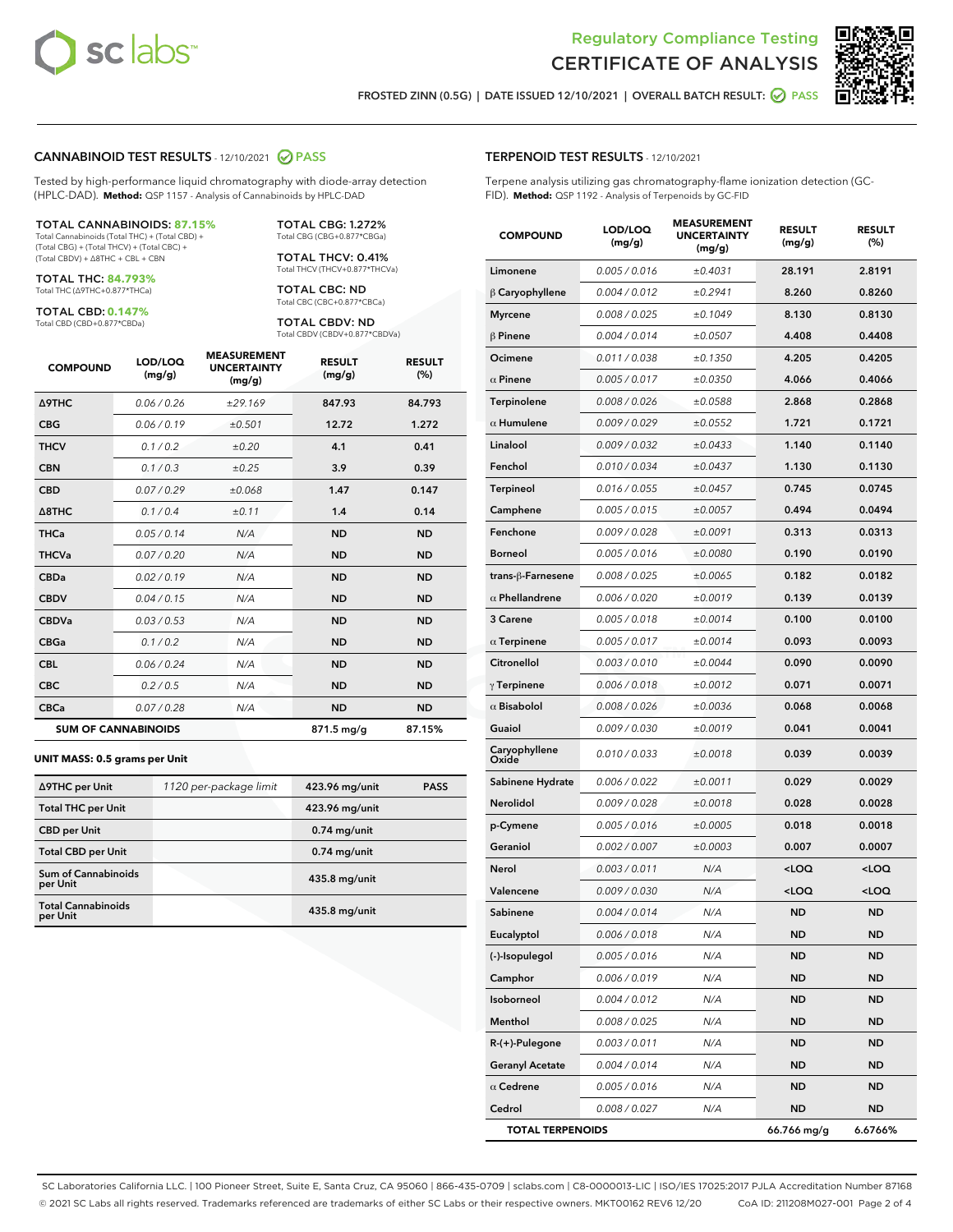



FROSTED ZINN (0.5G) | DATE ISSUED 12/10/2021 | OVERALL BATCH RESULT:  $\bigcirc$  PASS

# CATEGORY 1 PESTICIDE TEST RESULTS - 12/10/2021 2 PASS

Pesticide and plant growth regulator analysis utilizing high-performance liquid chromatography-mass spectrometry (HPLC-MS) or gas chromatography-mass spectrometry (GC-MS). \*GC-MS utilized where indicated. **Method:** QSP 1212 - Analysis of Pesticides and Mycotoxins by LC-MS or QSP 1213 - Analysis of Pesticides by GC-MS

| <b>COMPOUND</b>             | LOD/LOQ<br>$(\mu g/g)$ | <b>ACTION</b><br><b>LIMIT</b><br>$(\mu g/g)$ | <b>MEASUREMENT</b><br><b>UNCERTAINTY</b><br>$(\mu g/g)$ | <b>RESULT</b><br>$(\mu g/g)$ | <b>RESULT</b> |
|-----------------------------|------------------------|----------------------------------------------|---------------------------------------------------------|------------------------------|---------------|
| Aldicarb                    | 0.03 / 0.08            | $\ge$ LOD                                    | N/A                                                     | <b>ND</b>                    | <b>PASS</b>   |
| Carbofuran                  | 0.02/0.05              | $\ge$ LOD                                    | N/A                                                     | <b>ND</b>                    | <b>PASS</b>   |
| Chlordane*                  | 0.03 / 0.08            | $\ge$ LOD                                    | N/A                                                     | <b>ND</b>                    | <b>PASS</b>   |
| Chlorfenapyr*               | 0.03/0.10              | $\ge$ LOD                                    | N/A                                                     | <b>ND</b>                    | <b>PASS</b>   |
| Chlorpyrifos                | 0.02 / 0.06            | $\ge$ LOD                                    | N/A                                                     | <b>ND</b>                    | <b>PASS</b>   |
| Coumaphos                   | 0.02 / 0.07            | $>$ LOD                                      | N/A                                                     | <b>ND</b>                    | <b>PASS</b>   |
| Daminozide                  | 0.02 / 0.07            | $\ge$ LOD                                    | N/A                                                     | <b>ND</b>                    | <b>PASS</b>   |
| <b>DDVP</b><br>(Dichlorvos) | 0.03/0.09              | $\ge$ LOD                                    | N/A                                                     | <b>ND</b>                    | <b>PASS</b>   |
| Dimethoate                  | 0.03 / 0.08            | $>$ LOD                                      | N/A                                                     | <b>ND</b>                    | <b>PASS</b>   |
| Ethoprop(hos)               | 0.03/0.10              | $\ge$ LOD                                    | N/A                                                     | <b>ND</b>                    | <b>PASS</b>   |
| Etofenprox                  | 0.02 / 0.06            | $\ge$ LOD                                    | N/A                                                     | <b>ND</b>                    | <b>PASS</b>   |
| Fenoxycarb                  | 0.03 / 0.08            | $>$ LOD                                      | N/A                                                     | <b>ND</b>                    | <b>PASS</b>   |
| Fipronil                    | 0.03/0.08              | $\ge$ LOD                                    | N/A                                                     | <b>ND</b>                    | <b>PASS</b>   |
| Imazalil                    | 0.02 / 0.06            | $>$ LOD                                      | N/A                                                     | <b>ND</b>                    | <b>PASS</b>   |
| Methiocarb                  | 0.02 / 0.07            | $\ge$ LOD                                    | N/A                                                     | <b>ND</b>                    | <b>PASS</b>   |
| Methyl<br>parathion         | 0.03/0.10              | $\ge$ LOD                                    | N/A                                                     | <b>ND</b>                    | <b>PASS</b>   |
| <b>Mevinphos</b>            | 0.03/0.09              | $\ge$ LOD                                    | N/A                                                     | <b>ND</b>                    | <b>PASS</b>   |
| Paclobutrazol               | 0.02 / 0.05            | $\ge$ LOD                                    | N/A                                                     | <b>ND</b>                    | <b>PASS</b>   |
| Propoxur                    | 0.03/0.09              | $\ge$ LOD                                    | N/A                                                     | <b>ND</b>                    | <b>PASS</b>   |
| Spiroxamine                 | 0.03 / 0.08            | $\ge$ LOD                                    | N/A                                                     | <b>ND</b>                    | <b>PASS</b>   |
| Thiacloprid                 | 0.03/0.10              | $\ge$ LOD                                    | N/A                                                     | <b>ND</b>                    | <b>PASS</b>   |

### CATEGORY 2 PESTICIDE TEST RESULTS - 12/10/2021 @ PASS

| <b>COMPOUND</b>          | LOD/LOO<br>$(\mu g/g)$ | <b>ACTION</b><br>LIMIT<br>$(\mu g/g)$ | <b>MEASUREMENT</b><br><b>UNCERTAINTY</b><br>$(\mu g/g)$ | <b>RESULT</b><br>$(\mu g/g)$ | <b>RESULT</b> |  |
|--------------------------|------------------------|---------------------------------------|---------------------------------------------------------|------------------------------|---------------|--|
| Abamectin                | 0.03/0.10              | 0.1                                   | N/A                                                     | <b>ND</b>                    | <b>PASS</b>   |  |
| Acephate                 | 0.02/0.07              | 0.1                                   | N/A                                                     | <b>ND</b>                    | <b>PASS</b>   |  |
| Acequinocyl              | 0.02/0.07              | 0.1                                   | N/A                                                     | <b>ND</b>                    | <b>PASS</b>   |  |
| Acetamiprid              | 0.02 / 0.05            | 0.1                                   | N/A                                                     | <b>ND</b>                    | <b>PASS</b>   |  |
| Azoxystrobin             | 0.02/0.07              | 0.1                                   | N/A                                                     | <b>ND</b>                    | <b>PASS</b>   |  |
| <b>Bifenazate</b>        | 0.01 / 0.04            | 0.1                                   | N/A                                                     | <b>ND</b>                    | <b>PASS</b>   |  |
| <b>Bifenthrin</b>        | 0.02 / 0.05            | 3                                     | N/A                                                     | <b>ND</b>                    | <b>PASS</b>   |  |
| <b>Boscalid</b>          | 0.03/0.09              | 0.1                                   | N/A                                                     | <b>ND</b>                    | <b>PASS</b>   |  |
| Captan                   | 0.19/0.57              | 0.7                                   | N/A                                                     | <b>ND</b>                    | <b>PASS</b>   |  |
| Carbaryl                 | 0.02/0.06              | 0.5                                   | N/A                                                     | <b>ND</b>                    | <b>PASS</b>   |  |
| Chlorantranilip-<br>role | 0.04/0.12              | 10                                    | N/A                                                     | <b>ND</b>                    | <b>PASS</b>   |  |
| Clofentezine             | 0.03/0.09              | 0.1                                   | N/A                                                     | <b>ND</b>                    | <b>PASS</b>   |  |

| <b>CATEGORY 2 PESTICIDE TEST RESULTS</b> - 12/10/2021 continued |  |  |
|-----------------------------------------------------------------|--|--|
|                                                                 |  |  |

| <b>COMPOUND</b>               | LOD/LOQ<br>(µg/g) | <b>ACTION</b><br>LIMIT<br>(µg/g) | <b>MEASUREMENT</b><br><b>UNCERTAINTY</b><br>$(\mu g/g)$ | <b>RESULT</b><br>(µg/g) | <b>RESULT</b> |
|-------------------------------|-------------------|----------------------------------|---------------------------------------------------------|-------------------------|---------------|
| Cyfluthrin                    | 0.12 / 0.38       | $\overline{c}$                   | N/A                                                     | ND                      | <b>PASS</b>   |
| Cypermethrin                  | 0.11/0.32         | 1                                | N/A                                                     | ND                      | <b>PASS</b>   |
| <b>Diazinon</b>               | 0.02 / 0.05       | 0.1                              | N/A                                                     | ND                      | <b>PASS</b>   |
| Dimethomorph                  | 0.03 / 0.09       | 2                                | N/A                                                     | <b>ND</b>               | <b>PASS</b>   |
| Etoxazole                     | 0.02 / 0.06       | 0.1                              | N/A                                                     | ND                      | <b>PASS</b>   |
| Fenhexamid                    | 0.03 / 0.09       | 0.1                              | N/A                                                     | <b>ND</b>               | <b>PASS</b>   |
| Fenpyroximate                 | 0.02 / 0.06       | 0.1                              | N/A                                                     | ND                      | <b>PASS</b>   |
| Flonicamid                    | 0.03 / 0.10       | 0.1                              | N/A                                                     | ND                      | <b>PASS</b>   |
| Fludioxonil                   | 0.03 / 0.10       | 0.1                              | N/A                                                     | ND                      | <b>PASS</b>   |
| Hexythiazox                   | 0.02 / 0.07       | 0.1                              | N/A                                                     | ND                      | <b>PASS</b>   |
| Imidacloprid                  | 0.04 / 0.11       | 5                                | N/A                                                     | ND                      | <b>PASS</b>   |
| Kresoxim-methyl               | 0.02 / 0.07       | 0.1                              | N/A                                                     | ND                      | <b>PASS</b>   |
| Malathion                     | 0.03 / 0.09       | 0.5                              | N/A                                                     | <b>ND</b>               | <b>PASS</b>   |
| Metalaxyl                     | 0.02 / 0.07       | $\overline{c}$                   | N/A                                                     | ND                      | <b>PASS</b>   |
| Methomyl                      | 0.03 / 0.10       | 1                                | N/A                                                     | <b>ND</b>               | <b>PASS</b>   |
| Myclobutanil                  | 0.03 / 0.09       | 0.1                              | N/A                                                     | <b>ND</b>               | <b>PASS</b>   |
| Naled                         | 0.02 / 0.07       | 0.1                              | N/A                                                     | <b>ND</b>               | <b>PASS</b>   |
| Oxamyl                        | 0.04 / 0.11       | 0.5                              | N/A                                                     | <b>ND</b>               | <b>PASS</b>   |
| Pentachloronitro-<br>benzene* | 0.03/0.09         | 0.1                              | N/A                                                     | ND                      | <b>PASS</b>   |
| Permethrin                    | 0.04 / 0.12       | 0.5                              | N/A                                                     | <b>ND</b>               | <b>PASS</b>   |
| Phosmet                       | 0.03 / 0.10       | 0.1                              | N/A                                                     | ND                      | <b>PASS</b>   |
| Piperonylbu-<br>toxide        | 0.02 / 0.07       | 3                                | N/A                                                     | <b>ND</b>               | <b>PASS</b>   |
| Prallethrin                   | 0.03 / 0.08       | 0.1                              | N/A                                                     | ND                      | <b>PASS</b>   |
| Propiconazole                 | 0.02 / 0.07       | 0.1                              | N/A                                                     | <b>ND</b>               | <b>PASS</b>   |
| Pyrethrins                    | 0.04 / 0.12       | 0.5                              | N/A                                                     | ND                      | <b>PASS</b>   |
| Pyridaben                     | 0.02 / 0.07       | 0.1                              | N/A                                                     | ND                      | <b>PASS</b>   |
| Spinetoram                    | 0.02 / 0.07       | 0.1                              | N/A                                                     | <b>ND</b>               | <b>PASS</b>   |
| Spinosad                      | 0.02 / 0.07       | 0.1                              | N/A                                                     | <b>ND</b>               | <b>PASS</b>   |
| Spiromesifen                  | 0.02 / 0.05       | 0.1                              | N/A                                                     | ND                      | <b>PASS</b>   |
| Spirotetramat                 | 0.02 / 0.06       | 0.1                              | N/A                                                     | ND                      | <b>PASS</b>   |
| Tebuconazole                  | 0.02 / 0.07       | 0.1                              | N/A                                                     | ND                      | <b>PASS</b>   |
| Thiamethoxam                  | 0.03 / 0.10       | 5                                | N/A                                                     | ND                      | <b>PASS</b>   |
| Trifloxystrobin               | 0.03 / 0.08       | 0.1                              | N/A                                                     | ND                      | <b>PASS</b>   |

SC Laboratories California LLC. | 100 Pioneer Street, Suite E, Santa Cruz, CA 95060 | 866-435-0709 | sclabs.com | C8-0000013-LIC | ISO/IES 17025:2017 PJLA Accreditation Number 87168 © 2021 SC Labs all rights reserved. Trademarks referenced are trademarks of either SC Labs or their respective owners. MKT00162 REV6 12/20 CoA ID: 211208M027-001 Page 3 of 4